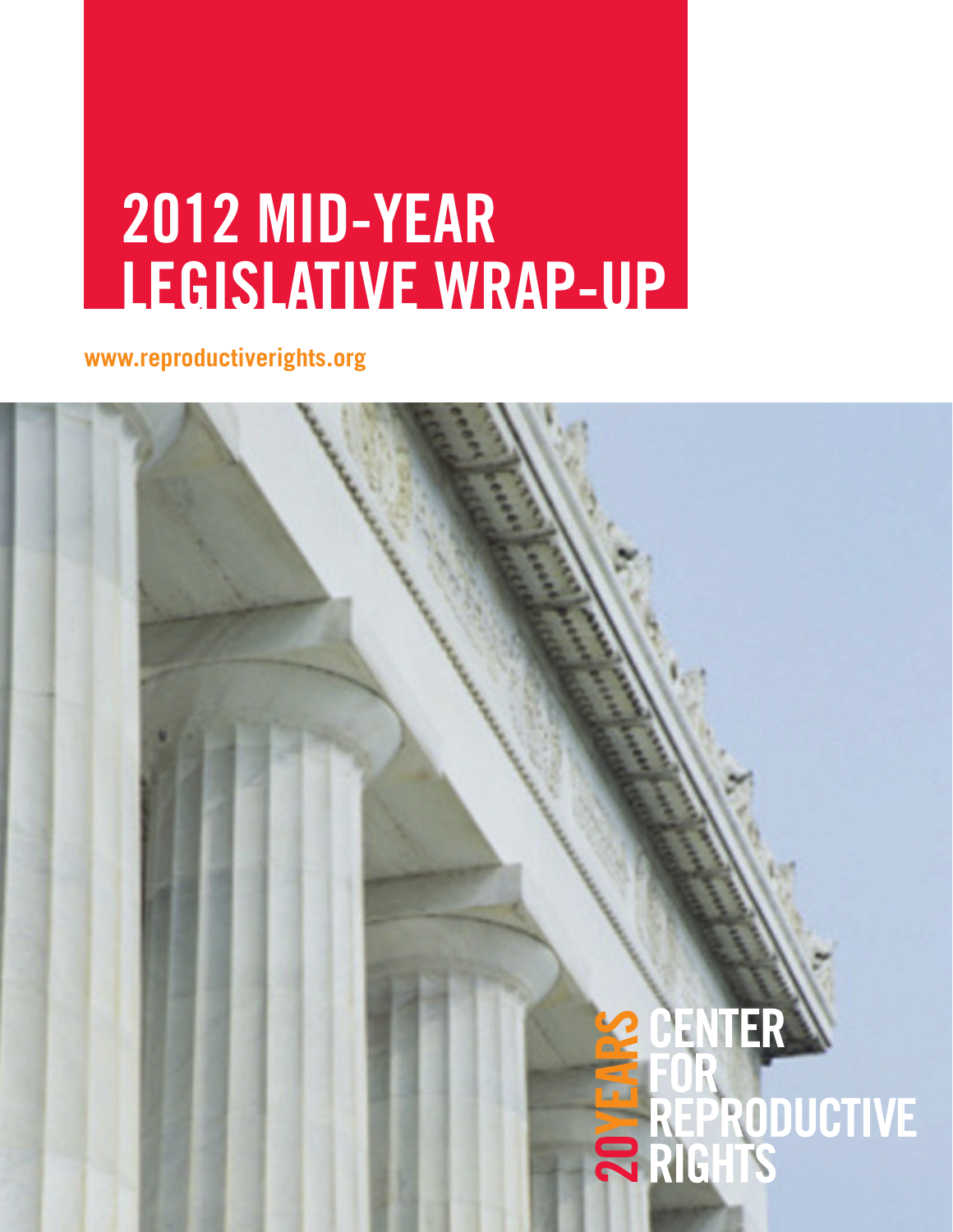## **2012 At the Midpoint**

Each year, anti-abortion legislators and activists seek to enact state laws restricting access to abortion. While over the last few years there has been an increasing hostility to women's access to a broad range of reproductive health care, the 2011 state legislative sessions were marked by unbridled animosity toward abortion and contraception. Since that time, citizens, advocates, and many stalwart legislators throughout the country have fought back, standing up for women and their access to reproductive health care. In addition, CRR and others have taken some of the most invasive and unconstitutional restrictions to the courts, where many of them have been enjoined or struck down entirely.

At the mid-point of 2012, anti-choice legislators continue to push an extremist agenda, proposing a host of new bills. So far, at least 15 states have enacted around 40 harmful laws. It will be crucial in the weeks and months ahead for advocates and legislators who believe in protecting women's reproductive rights and health continue to work against the hostile, anti-abortion, anti-family planning proposals currently under consideration.

The following report summarizes some of the trends we have observed thus far in 2012 and highlights some of the most damaging proposals that have become law this year.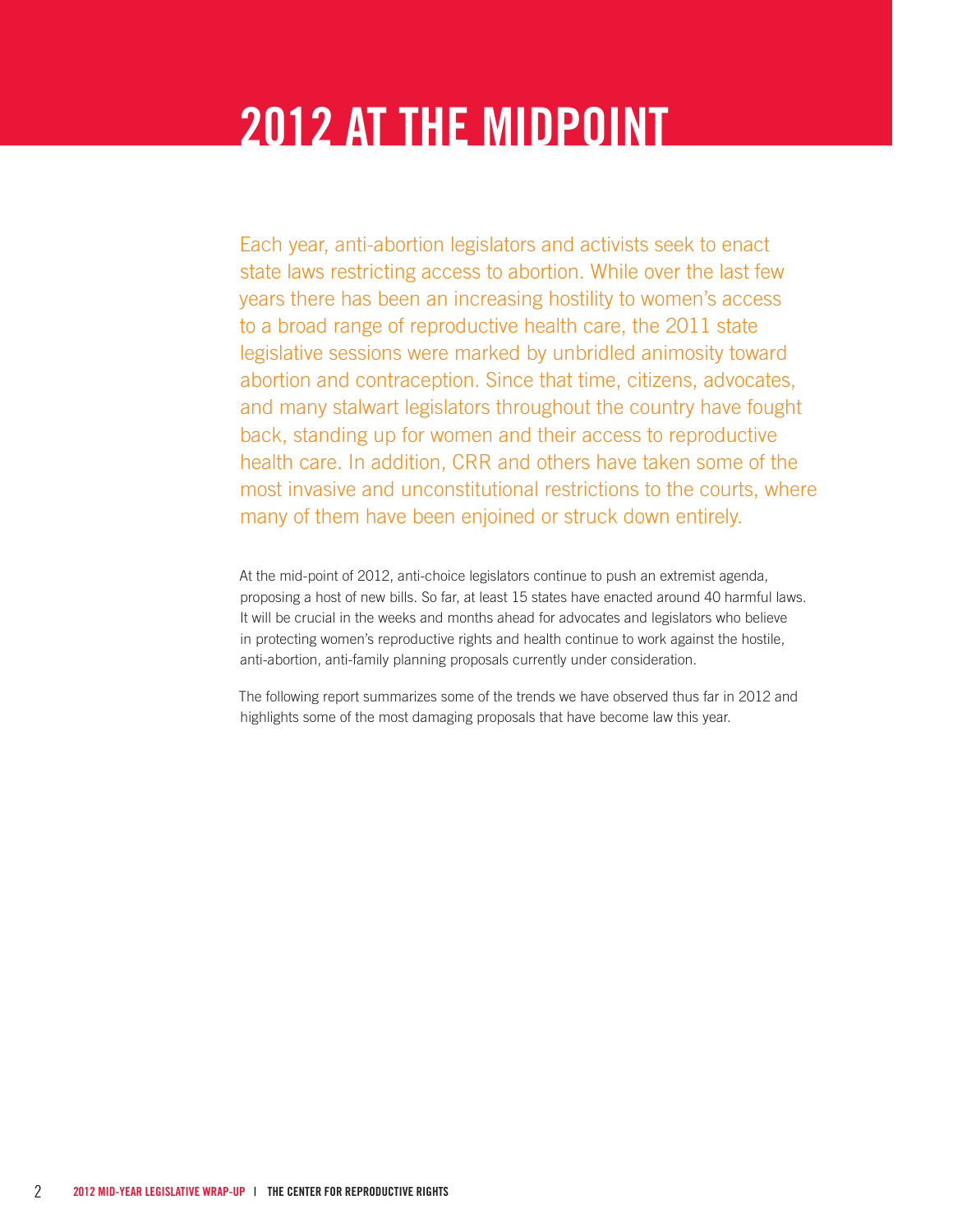## **MAJOR TRENDS IN 2012**

#### **Insurance Restrictions**

For the third year in a row, state legislatures considered a number of proposals to limit or eliminate women's access to insurance coverage for abortion. Some legislatures focused on the state health exchanges that will be created as a result of the federal Patient Protection and Affordable Care Act. That Act includes a controversial provision, called the "Nelson Amendment," that explicitly allows states to ban abortion coverage from state exchanges altogether. In 2012, a range of anti-abortion insurance bills were proposed or considered in fifteen states, from bans on all insurance coverage for abortion to bans on insurance coverage in the health care exchanges. By June, Alabama, South Carolina, South Dakota, and Wisconsin had enacted exchange bans with limited exceptions, with similar bills pending in at least four states.

#### **Telemedicine restrictions**

Anti-abortion legislators sought to limit women's access to medication abortion in 2012, with at least nine states considering proposals to prohibit health care providers from providing medication abortion through telemedicine. For rural and low-income individuals, telemedicine has become a critical delivery method for health care, enhancing the quality of care for many people in the United States. In the context of medication abortion, a rural patient may visit a local health clinic and be examined by local health care professionals, then talk with a physician working remotely who can review her health records, answer her questions, and provide the medication abortion while an on-site health care professional remains in the room to provide additional care. As of June, Wisconsin had banned the use of telemedicine for medication abortion, Oklahoma had added further restrictions to its existing telemedicine ban, and another such bill is still pending in Michigan. On a positive note, while the Minnesota legislature passed a similar proposal, Minnesota Governor Mark Dayton vetoed that bill in May. Read CRR's veto **[letter](http://reproductiverights.org/en/document/veto-letter-to-mn-governor-mark-dayton-house-bill-2341)** to Governor Dayton.

#### **Targeted Restrictions of Abortion Providers (TRAP)**

Anti-abortion legislators in 17 states this year proposed a number of bills that would regulate the provision of abortion services by imposing burdensome requirements that are different and more stringent than regulations applied to comparable medical practices. Thus far in 2012, Mississippi and Tennessee have passed TRAP legislation requiring any physician who provides abortion services to have admitting privileges at a local hospital. As always, the purpose of TRAP legislation is to make it harder for women to exercise their constitutional right to choose abortion. In fact, the legislators and supporters of the Mississippi legislation proclaimed far and wide that their intention with this bill was to close down the only abortion provider in the state. CRR has challenged this bill in federal court and as of July 11th, it has been temporarily enjoined. See the section on Mississippi below for more information. Finally, while a very harmful TRAP bill was passed by the Minnesota legislature, Governor Dayton vetoed it. Read CRR's veto **[letter](http://reproductiverights.org/en/document/veto-letter-to-mn-governor-mark-dayton-senate-bill-1921)** to Governor Dayton. Although most legislatures have adjourned for the time being, Michigan legislators currently are considering several harmful TRAP bills.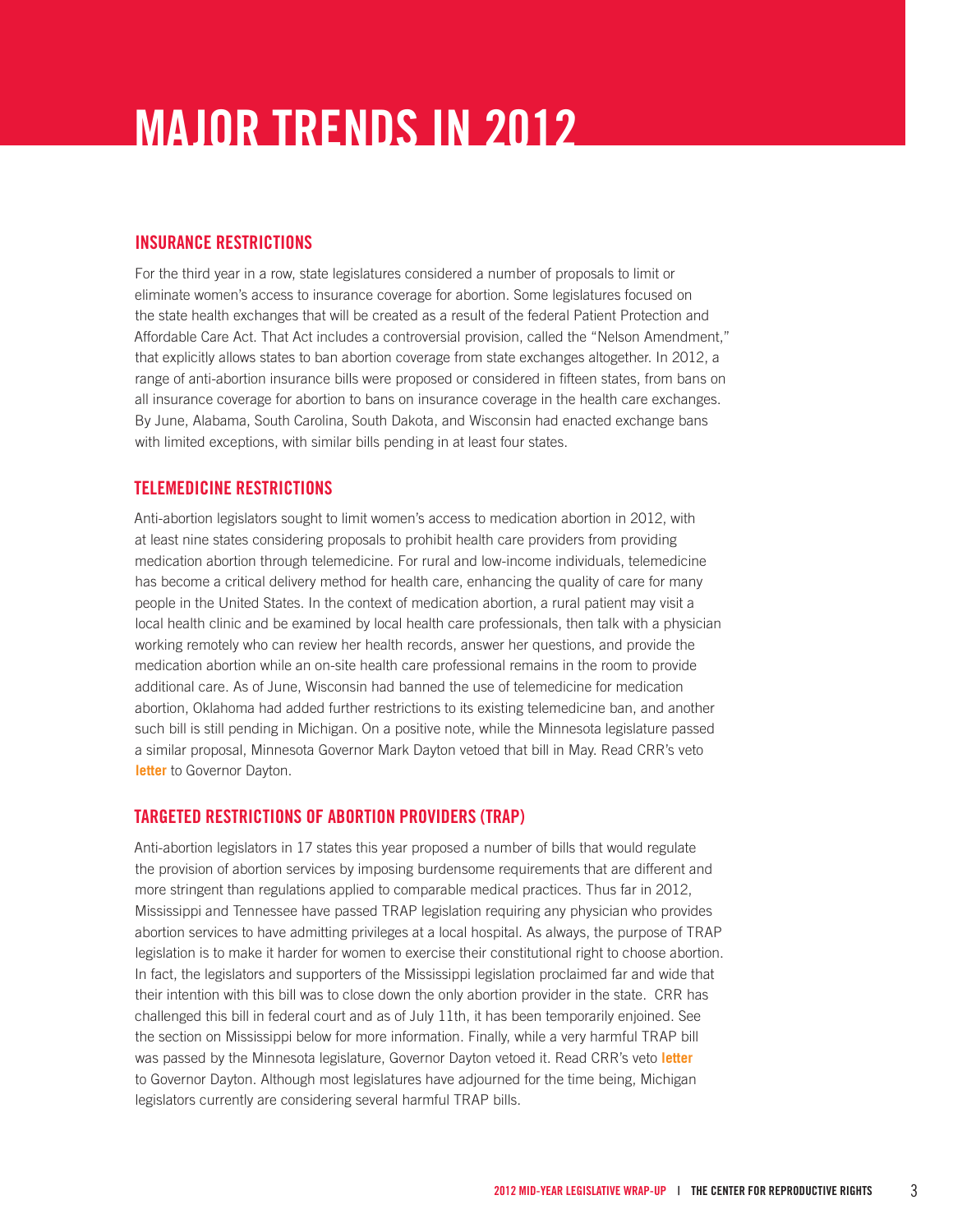anti-choice legislators continue to push an extremist agenda, proposing a host of new bills. So far, at least  $17$  states have enacted almost **fifty** harmful laws."









4 **2012 MID-YEAR legislative wrap-up | THE CENTER FOR REPRODUCTIVE RIGHTS**

W

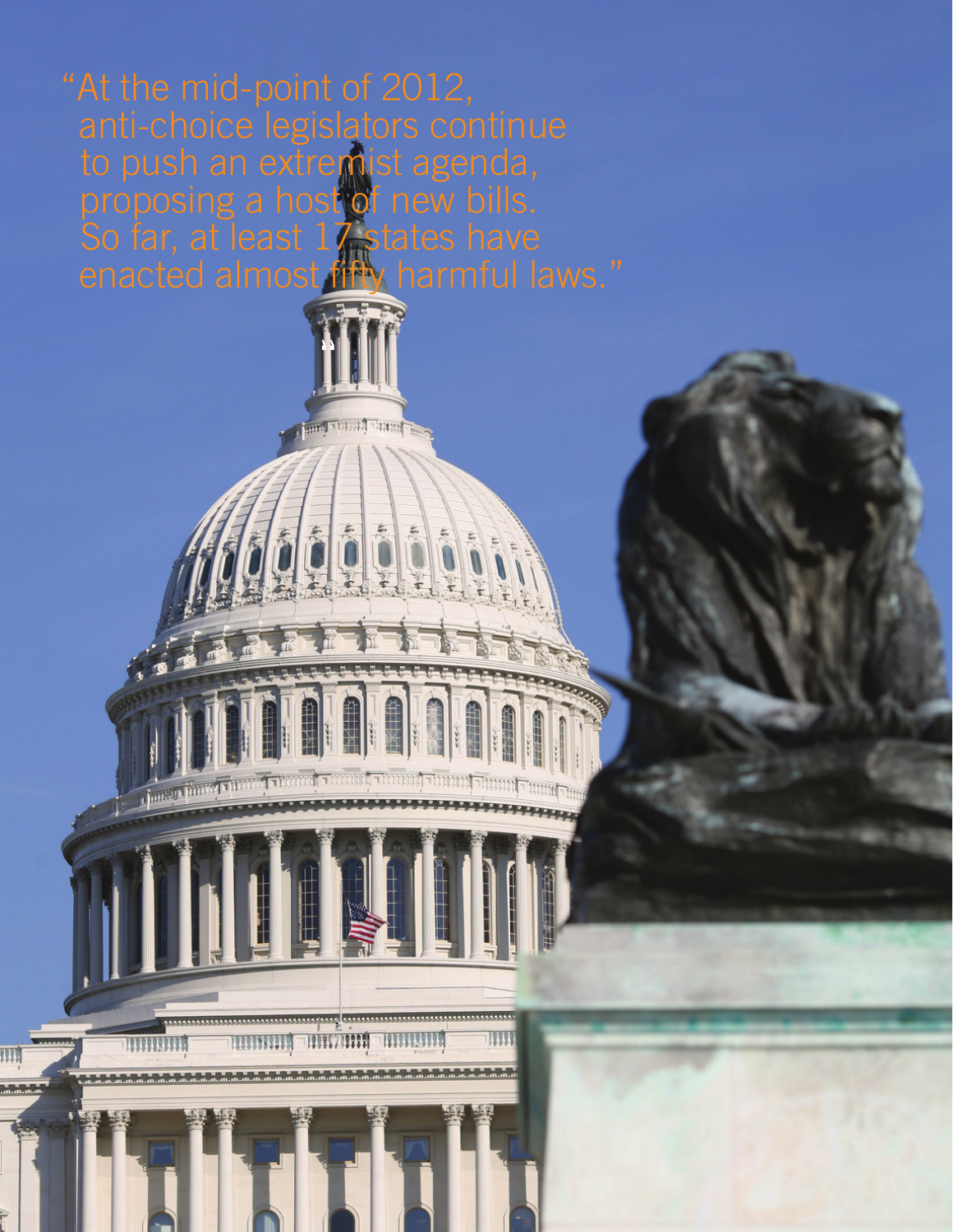#### **Refusals**

This year politicians on both the federal and state level have hidden behind the mantle of religion and moral belief to take steps to reduce access to health care for women. At least 14 states considered legislation to create or expand "refusal clauses"— bills that allow individuals and institutions to assert religious or moral objections to deny patients health care. By the midpoint of the year, Arizona and Kansas had enacted new "conscience provisions," expanding the types of entities that can refuse to provide care or insurance to patients or employees. Missouri's legislature passed a similar bill, but it was vetoed by Governor Jay Nixon.

#### **Bans on Later Abortion**

In the last three years, a small but growing number of states have banned abortions at 20 weeks post-fertilization age without regard for an individual woman's circumstances. These laws endanger the health of pregnant women, who have a constitutional right to access this essential reproductive health care, and prevent physicians from exercising their best medical judgment in caring for their patients. While most of these proposals seek to ban abortion at 20 weeks post-fertilization age (i.e. 22 weeks from the woman's last menstrual period (lmp), the commonly used method for computing the length of a pregnancy), Arizona passed a law in 2012 that bans abortion even earlier, at 20 weeks lmp. On July 12th, CRR along with the ACLU filed a lawsuit to block this law. Our motion for a temporary restraining order is pending before a federal judge.

In total in 2012, in addition to the even earlier and more restrictive Arizona bill, eight states considered bans on abortion at 20 weeks post-fertilization and Georgia and Louisiana passed them. Read CRR's veto letters to Governor **[Nathan](http://reproductiverights.org/en/document/veto-letter-to-ga-governor-nathan-deal-house-bill-954) Deal** and Governor **[Brewer](http://reproductiverights.org/en/document/veto-letter-to-az-governor-jan-brewer-house-bill-2036)**.

#### **Upcoming Ballot Initiatives**

In November 2012, at least two states will have proposals on their ballots aimed at restricting women's access to abortion and other reproductive health care. In Florida, the legislature has placed a proposed constitutional amendment on the ballot that, if approved by the voters, would roll back the explicit and protective right to privacy found in the Florida constitution and would also enshrine in the state constitution a discriminatory provision prohibiting the state from ever allowing funding for abortion except where necessary to save a woman's life or in cases of rape or incest. In Montana, voters will be asked whether to approve a restriction on minor's access to abortion that was initially passed by the legislature but vetoed by Governor Brian Schweitzer in part because it is unconstitutional under both the federal and Montana constitutions. At this point in the year, anti-abortion groups are still attempting to gather sufficient signatures to put anti-abortion proposals such as personhood on the ballot in other states, but thus far, no effort has been successful.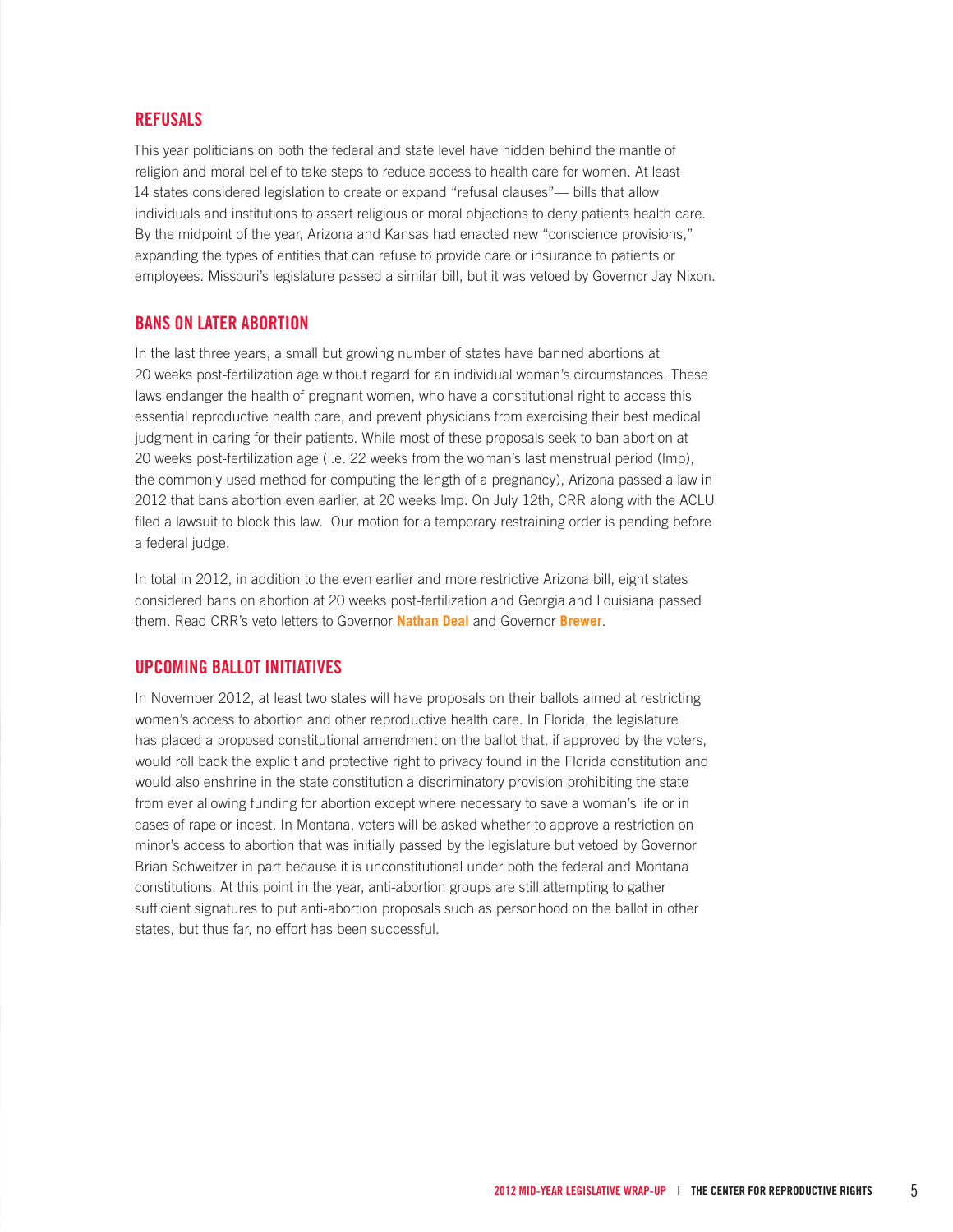### **STATE BY STATE: MAJOR RESTRICTIONS ON WOMEN's access TO Reproductive Health Care**

#### **Alabama**

Alabama passed a bill, SB 10, banning coverage of abortions under health plans offered in the state exchanges, except when the life of the woman is at risk and for victims of rape or incest.

#### **Arizona**

Arizona enacted several anti-choice bills this session, including HB 2036, the most extreme abortion law in recent memory. This bill contains several restrictions on abortion that are clearly unconstitutional and discriminatory. HB 2036 prohibits abortions after 20 weeks from the woman's last menstrual period (lmp)—the earliest gestational age limit in the nation. The bill lacks even the most basic protections for women's lives and health, allowing abortions after 20 weeks lmp only in dire medical emergencies where the woman's life or physical health is in *immediate* danger. In addition, the bill unconstitutionally restricts women's access to medication abortion and includes a number of other burdensome regulations on both providers and patients. Read CRR's veto **[letter](http://reproductiverights.org/en/document/veto-letter-to-az-governor-jan-brewer-house-bill-2036)** to Governor Jan Brewer. On behalf of physicians who perform abortions and serve women with high-risk pregnancies, CRR and the ACLU have filed a lawsuit in federal court challenging this dangerous and unconstitutional legislation. The suit was filed on July 12, 2012, and our motion for a preliminary injunction of the law is pending.

Another bill, HB 2625, weakens the state's contraceptive equity statute, which currently requires insurance plans to cover contraceptive drugs and devices in the same manner as other prescription drugs. The older law exempts only "religious employers" from this requirement, but HB 2625 expands the exemption to any employer that identifies itself as "religiously motivated." In addition, this bill eliminates an existing, explicit protection against discrimination toward employees who choose to obtain contraceptive coverage elsewhere due to their religious employer's refusal to cover it.

In addition, Arizona enacted HB 2800, a law that seeks to prohibit Planned Parenthood from receiving state funding. The bill prohibits the state and local governments from entering into a contract with or making a grant to any entity that provides abortions or that maintains or operates a facility where abortions are provided, other than those performed to save the woman's life or in cases of rape or incest. This bill is targeted at Planned Parenthood, which provides a full range of reproductive health care including abortion. This bill will limit women's access to a range of reproductive health services, such as birth control, Pap smears, and cancer screenings, and disproportionately harm low-income and uninsured women, for whom Planned Parenthood is often the only available provider.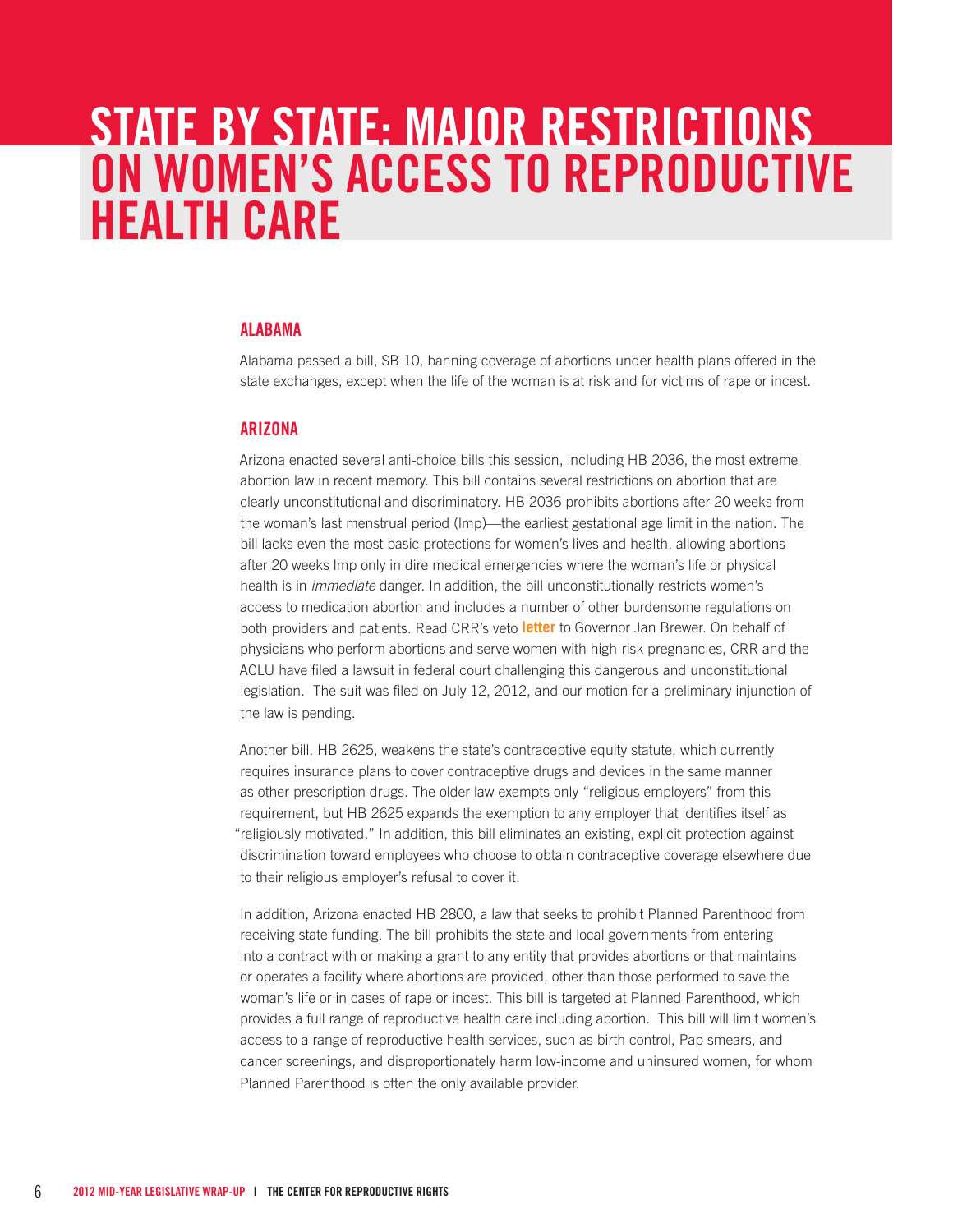#### **Georgia**

By a narrow margin, Georgia enacted extreme and draconian legislation, HB 954, which bans abortion at 20 weeks post-fertilization (i.e., before viability). The bill provides only limited exceptions: for situations in which an abortion would be necessary to either save a woman's life, to prevent the risk of substantial and irreversible physical impairment of a major bodily function, or in cases of medically futile pregnancies. The law excludes mental health from its narrow health exception and contains a special clause prohibiting physicians from performing an abortion even if the physician believes there is a risk the woman may commit suicide.

#### **Kansas**

In 2012, Kansas sought to further narrow the availability of abortion and health services for women by passing SB 62, which broadly permits health care providers and institutions to refuse to provide critical health care. Kansas law already protects individuals and hospitals from participating in an abortion procedure if they object to doing so, but SB 62 now allows all health care facilities and their employees to refuse to participate in or refer for an abortion, reaching a broader group of individuals, entities and activities than the previous law. The bill also allows those individuals and entities to refuse to provide or refer for "any device or drug…an effect of which the person reasonably believes may result in the termination of a pregnancy," which some individuals may interpret as allowing them to refuse to provide or refer for certain forms of contraception.

Kansas also passed a provision (SB 294) within their budget that prohibits any state funding for abortion, unless the life of the woman is at risk.

#### **Louisiana**

Louisiana, continuing its long track record of enacting harmful restrictions on abortion, this year enacted two significant anti-abortion laws. First, SB 708 changes existing law to require women seeking an abortion in Louisiana to view an ultrasound image, listen to a description of that image, and hear the fetal heartbeat a full 24 hours before the woman is permitted to have an abortion. The bill contains a narrow exception for women who are victims of sexual assault, and allows women who live 100 miles or more from the closest abortion provider to wait two hours as opposed to 24. Second, with SB 766, Louisiana also joined the group of states that bans abortion at 20 weeks post-fertilization, with only limited exceptions for situations in which an abortion would be necessary to either save a woman's life, to prevent the risk of substantial and irreversible physical impairment of a major bodily function, or in cases of medically futile pregnancies.

#### **Mississippi**

In November 2011, voters in Mississippi resoundingly rejected a "personhood" proposal that could have banned abortion, as well as common forms of contraception and some fertility treatments. This year, politicians in Mississippi tried to accomplish through TRAP legislation what they could not accomplish with the **[personhood initiative](http://reproductiverights.org/en/press-room/mississippi-rejects-dangerous-personhood-amendment)** last year. The legislature passed, and the governor eagerly signed, HB 1390, which requires all physicians "associated with" an abortion facility to have admitting privileges at a local hospital and "staff privileges to replace local hospital on-staff physicians." This bill was touted far and wide by its sponsors and supporters as being intended to close the only abortion clinic in the state and, therefore, end women's access to abortion in Mississippi. Indeed, there is no medical reason to require such privileges; no other physician who provides office-based surgery is required to have them. Requiring admitting privileges in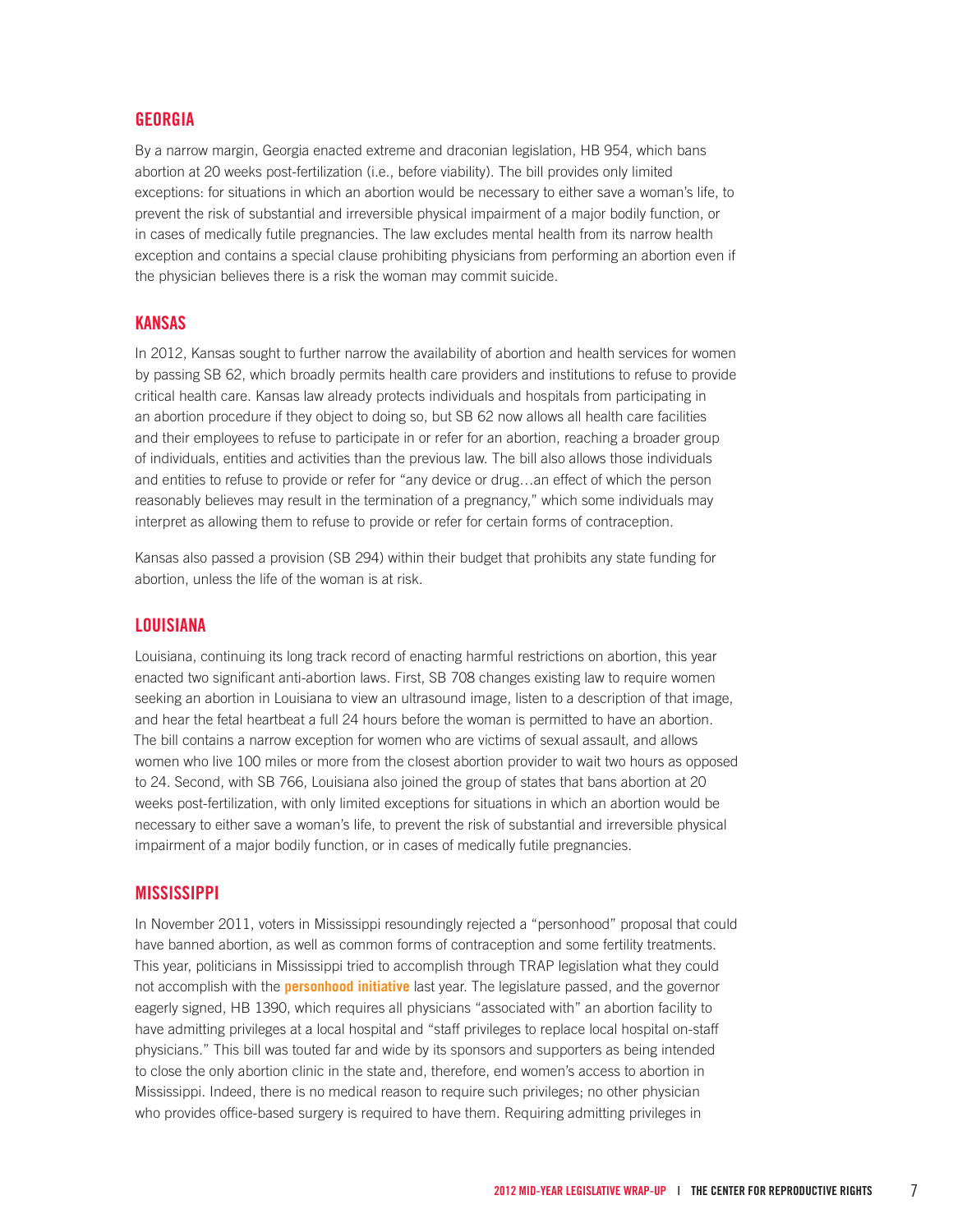the context of abortion is clearly intended as a TRAP. There are many reasons why some physicians, including some abortion providers, do not have such privileges, including the fact that many hospitals are reluctant or unwilling to grant privileges to physicians who do not regularly admit patients to their hospital.

On June 27, CRR filed a lawsuit in federal court in Mississippi challenging this bill, which amounts to a ban on abortion Soon thereafter, the judge temporarily **[blocked](http://reproductiverights.org/en/feature/rachel-maddow-covers-mississippis-last-clinic)** enforcement of the law and our motion is still pending asking the court to block the law through the duration of CRR's lawsuit.

#### **New Hampshire**

In 2011, the New Hampshire legislature enacted a law, over the governor's veto, requiring parental notification when a minor seeks an abortion, unless there is a medical emergency or the minor seeks a waiver from a judge. The law required judges to rule on waiver petitions within 48 hours. In the 2012 session, the legislature passed HB 1723, lengthening the amount of time a court may take to rule on a waiver petition to two "court days." As a result, a minor could be delayed as many as four days while waiting for the judge to rule on her petition—making it even more difficult and time-consuming for a minor to obtain an abortion if she feels she cannot involve a parent.

The New Hampshire legislature also passed HB 1679, a bill banning so-called "partial birth abortion" that would be more onerous than the federal ban that was upheld by the U.S. Supreme Court in 2007. The federal ban contains a limited exception allowing the banned procedure if it is necessary to save a woman's life. HB 1679 further restricts and delays physicians' ability to provide lifesaving care by requiring two physicians who are neither legally nor financially affiliated with each other to agree on the need for the abortion before the procedure could be performed. Although Governor John Lynch vetoed this bill, citing concerns about its impact on women in emergency medical situations, the New Hampshire legislature overrode his veto.

#### **North Carolina**

In 2011, North Carolina passed a budget, over the Governor's veto, that prohibited Planned Parenthood from receiving any state funds. Planned Parenthood took the state to court, which blocked that part of the budget from taking effect. This year, the legislature passed another appropriations bill with the goal of defunding Planned Parenthood. HB 950 requires that state funding for family planning and pregnancy prevention services go directly to local health department recipients, rather than permitting the state or local departments to contract with other family planning providers as they have traditionally done. As noted earlier, Planned Parenthood provides a full range of reproductive health care services and is often the only provider of these services for low-income women. Governor Bev Perdue vetoed this legislation, but the North Carolina overrode her veto, enacting into law a budget that will harm the many women who rely on Planned Parenthood for services.

#### **Oklahoma**

As it has for the last several years, Oklahoma's legislature once again spent a significant portion of its legislative session focused on reducing women's access to health care and restricting women's reproductive rights. Although many proposals were defeated, including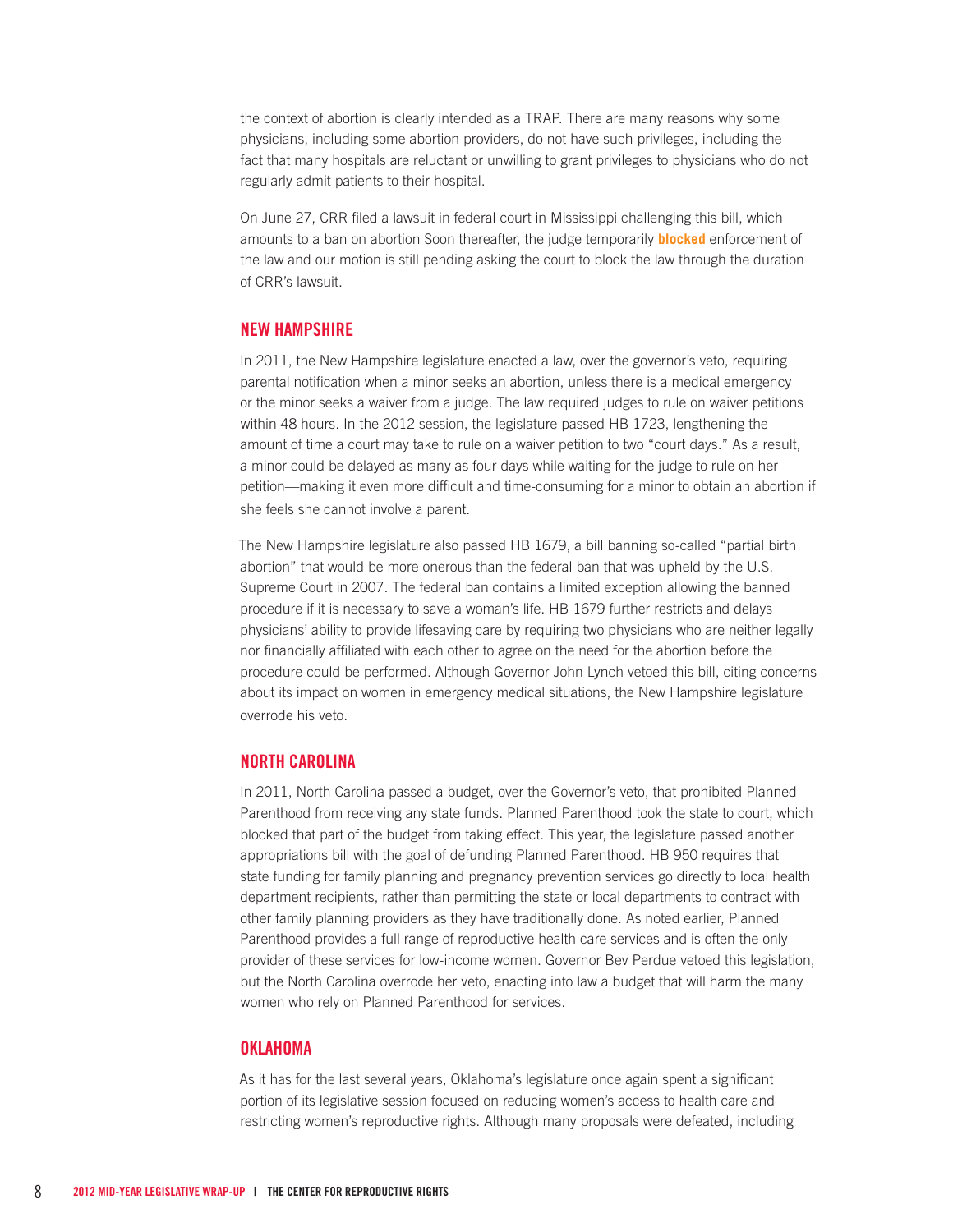a controversial personhood bill, the legislature ultimately enacted three new anti-abortion laws: First, HB 1274 requires any patient obtaining an abortion after eight weeks to be offered the opportunity to hear the fetal heartbeat. This type of law is similar to other measures that either offer the chance or force women to view images and hear descriptions of ultrasounds, is motivated by legislators' belief that women are incapable of making their own considered decisions without intervention by the state. Second, HB 2561 imposes additional civil liability on abortion providers—but not any other type of health care provider—who have otherwise been found negligent in the provision of medical care. Finally, HB 2381 expands Oklahoma's existing ban on the use of telemedicine for mifepristone to ban telemedicine for any type of medically induced abortion.

**The Oklahoma legislature also debated, but did not pass, a "personhood" bill the impact of which was completely unclear. At the same time, anti-abortion, anti-contraception activists were attempting to place another personhood proposal on the Oklahoma ballot for November 2012 that, if approved by the voters, could have banned birth control and fertility treatments, along with abortion. The law would have had a host of other unintended consequences, affecting every part of Oklahoma law. CRR [sued](http://reproductiverights.org/en/case/in-re-initiative-petition-395-state-question-no-761-ok-personhood) to prevent this proposal from being placed on the ballot, and in May, the Oklahoma Supreme Court unanimously and emphatically agreed with us, finding that the measure was clearly unconstitutional and thus "void on its face."**

#### **South Carolina**

South Carolina joined the states targeting women's access to insurance coverage for abortion by passing SB 102, a ban on abortion coverage in the exchanges except in cases where an abortion is necessary to save the life of a woman threatened by physical illness or in cases of rape or incest.

#### **South Dakota**

In 2012, South Dakota continued its ongoing attacks on women's health and rights, passing two different restrictions on abortion. Under HB 1185, insurers in the state health care exchange are prohibited from offering insurance coverage for abortion unless the procedure averts a woman's imminent death or serious health risks.

Second, South Dakota amended a law passed in 2011 that created a complicated, vague and unconstitutional requirement. The 2011 law forces women to make several trips to their abortion provider, wait three days between those visits, *and* go to a crisis pregnancy center for forced counseling before being allowed to obtain an abortion. The law also required the physician providing the abortion to go through a vague set of "risk factors" with each patient, regardless of whether they were relevant to the patient and without adequate guidance as to how to determine which risk factors to cover. The ACLU and Planned Parenthood sued the state, and a federal court enjoined the 2011 law. This year, the legislature passed SB 1274, amending part of the 2011 law associated with the risk factor screening but retaining the same 72 hour waiting period and required visit to a crisis pregnancy center. The ACLU and Planned Parenthood have added claims against these provisions to their ongoing case.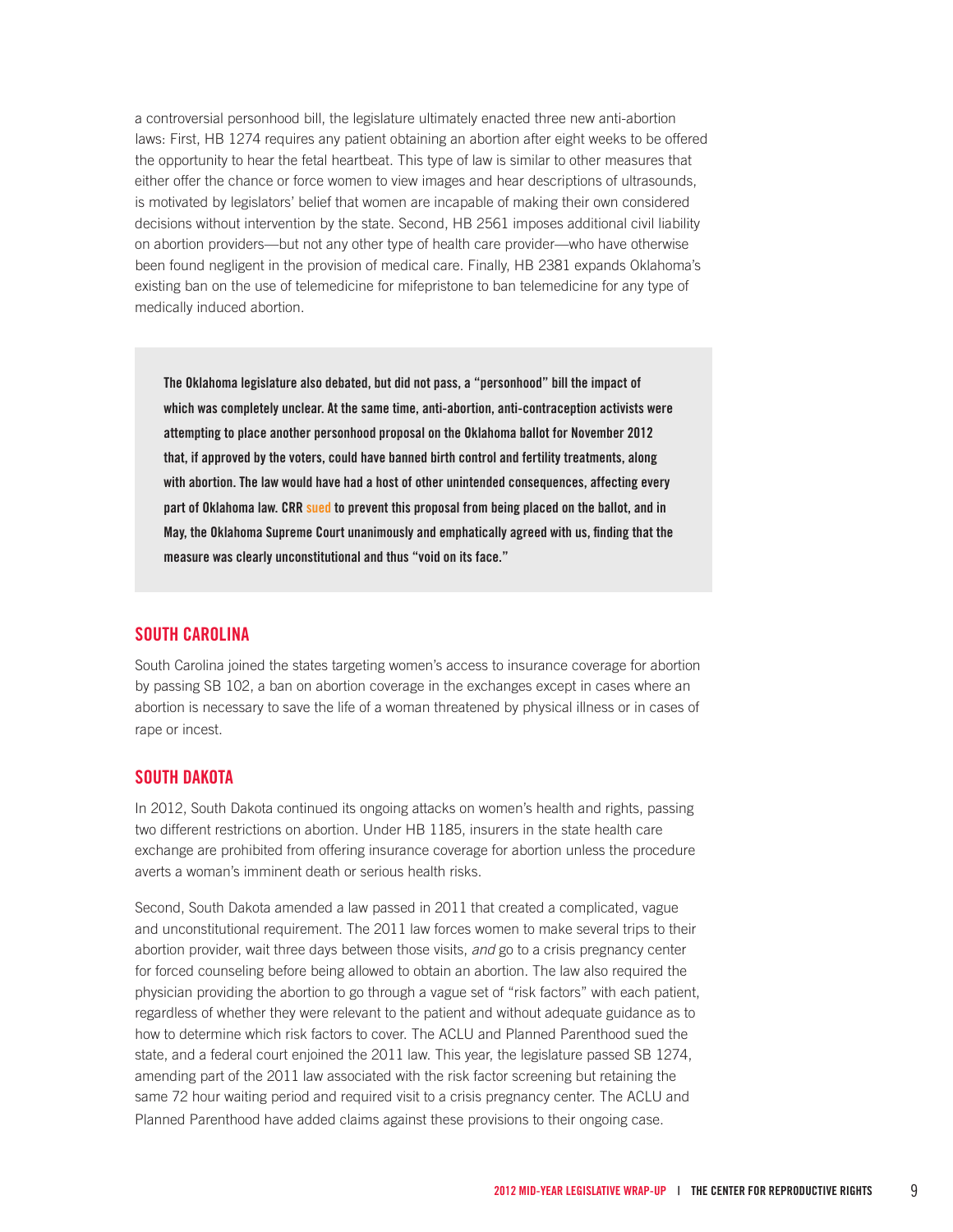#### **Tennessee**

As in Mississippi, the Tennessee legislature enacted a law, HB 3808 restricting access to abortion by requiring any physician who provides abortion services to have admitting privileges at a nearby hospital. See the section above about Mississippi for more on why admitting privileges are a TRAP.

#### **Utah**

This session, Utah, with HB 461, enacted the longest "waiting period" currently being enforced in the country. The previous law required an abortion patient to receive statemandated counseling, in-person, at least 24 hours prior to the abortion. HB 461 lengthens that waiting period to 72 hours. By extending the waiting period an extra *two* days, the state is clearly delaying women's care to send a message that it does not believe women are capable of making their own decisions and to punish women for making decisions the state does not agree with. Read CRR's veto **[letter](http://reproductiverights.org/en/document/veto-letter-to-ut-governor-gary-r-herbert-house-bill-461)** to Governor Gary R. Herbert. See the section on Virginia for more on why two-trip requirements harm women.

#### **Virginia**

Amid intense controversy, Virginia passed HB 462, which requires any woman seeking an abortion to visit the health care provider at least 24 hours in advance and to be given an ultrasound during that first visit. The woman must be offered an opportunity to view and receive a printed copy of the ultrasound image, and to hear the fetal heartbeat. The law contains narrow exceptions for women in specific situations, such as victims of sexual assault or incest who reported the crimes to law enforcement, and allows women who live 100 miles or more from the closest abortion provider to wait two hours as opposed to 24.

Requiring women to make multiple trips to a health care provider before being allowed to receive an abortion imposes significant burdens, especially on low-income women who need child care or who lack access to transportation. These laws also impose onerous burdens on women who are experiencing domestic violence, as pregnancy is a particularly dangerous time in an abusive relationship. The logistics associated with two trips to a clinic often increase the risk that the abuser will attempt to thwart the woman's ability to obtain care.

#### **Wisconsin**

This year, Wisconsin took several steps to limit women's access to reproductive health care. First, Wisconsin joined the states seeking to limit women's access to abortion by eliminating insurance coverage. SB 92 prohibits any insurance plan offered through the state health care exchange from covering an abortion, unless the woman has been the victim of sexual assault or incest and has reported to the authorities or if the abortion is necessary to save the woman's life or to prevent grave, long-lasting physical health damage. Second, SB 306 restricts the provision of medication abortion. The bill bans telemedicine for the provision of medication abortion, but also imposes a variety of other burdensome and in some cases, vague requirements on providers. Due to these vague provisions and the criminal penalties associated with any violation of them, this bill has led to at least a temporary halt to all medication abortion provision in the state.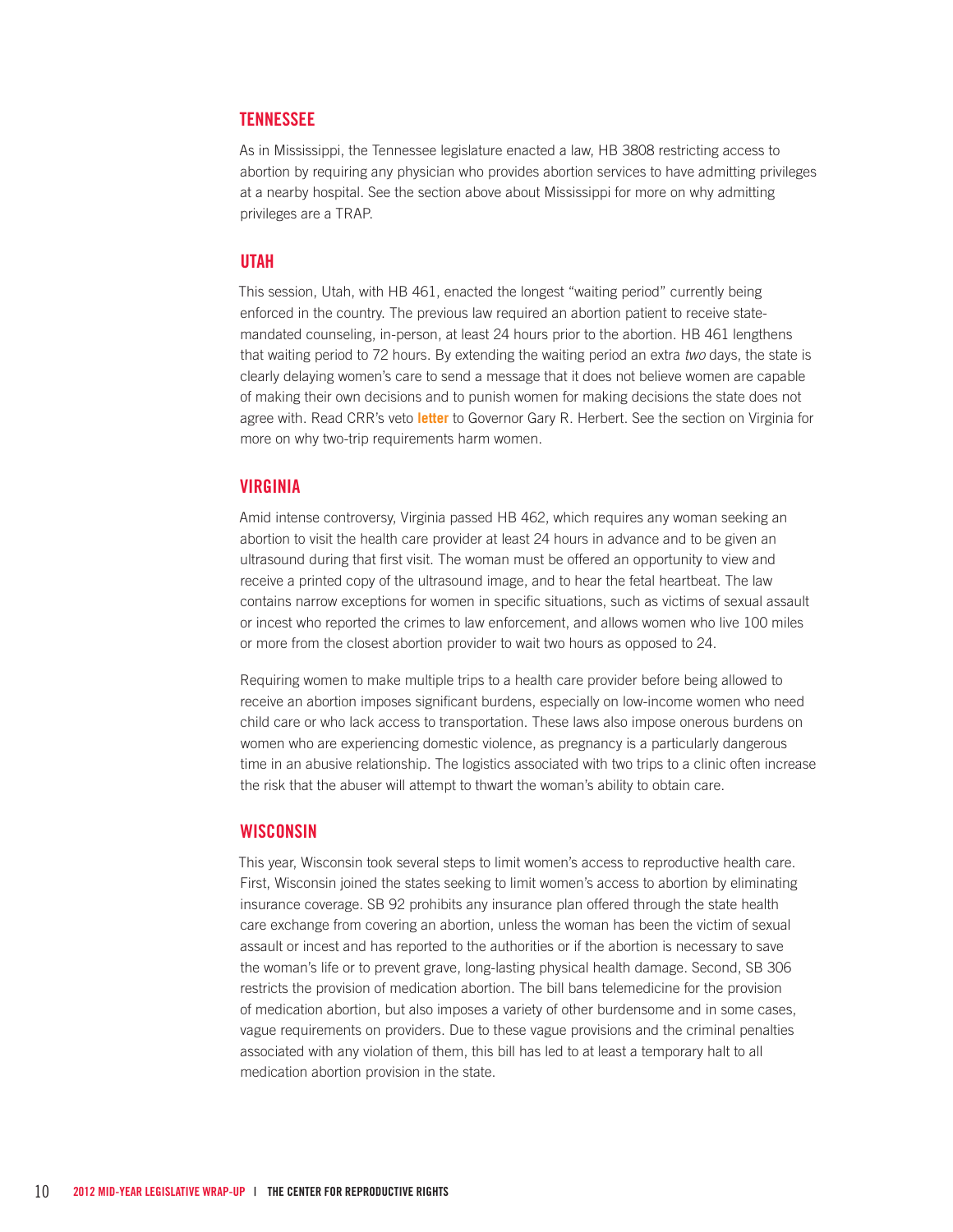## **A Note About Proactive Legislation**

This report is intended to canvass some of the more significant trends in reproductive health legislation and highlight some of the most troubling restrictions passed thus far. While the majority of reproductive health legislation enacted this year was restrictive, there were also some positive advances in the form of policies related to maternal health and rights. For example, several states enacted important new laws that prohibit shackling of prisoners during labor and delivery. For a more complete look at proactive legislation in 2012, please see our year-end review to be published in early January 2013.